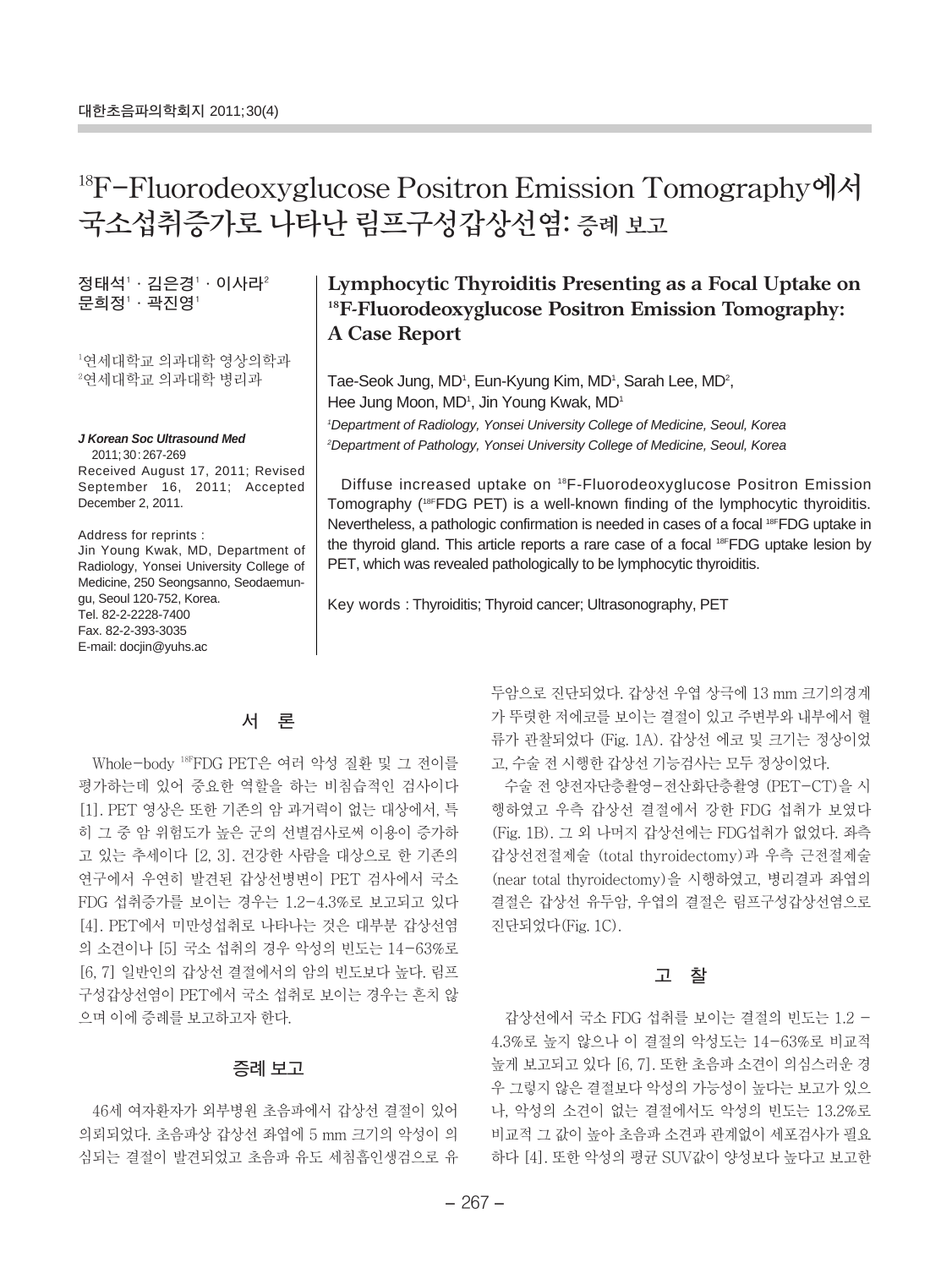#### 대한초음파의학회지 2011;30(4)



A





Fig. 1. A. A small marked hypoechoic nodule with taller-than-wide character in the left thyroid lobe was confirmed as a papillary carcinoma. Another hypoechoic nodule was noted in the right thyroid lobe, showing internal and peripheral vascularity by the Doppler image.

B. <sup>18</sup>F-FDG PET-CT image demonstrates an intense uptake in the nodule in the right thyroid gland.

C. Photographes of the surgically resected right thyroid nodule shows multifocal lymphocytic infiltration, suggestive of lymphocytic thyroiditis (H & E stain,  $\times$  12.5).

바 있고 초음파 소견과 더불어 국소 FDG 섭취를 보이는 결절 의 악성도 예측에 이용할 수 있다 [8].

림프구성 갑상선염은 대부분 초음파에서 갑상선이 전체적으 로 비균질 에코를 보이고 미세결절로 나타나는 경우가 많고 PET 검사에서 미만성 섭취 증가를 보이는 경우가 많다. 초음 파에서 국소병변으로 보이는 병변을 대상으로 한 연구에서 림 프구성갑상선염의 세포검사결과를 나타내는 빈도는 1.3%로 보고된 바 있고 이 병변이 초음파에서 악성의 소견이 보이는 경우 악성으로 진단될 빈도가 20%로 비교적 높았다 [9]. 세포 검사결과가 림프구성갑상선염으로 진단되었음에도 불구하고 악성으로 진단되는 이유는 유두암 주변이나 유두암 내에 림프 구 침윤이 동반될 수 있어서 세포검사에서 보이는 림프구들로

인해 세포검의 위음성이 초래된 것으로 생각한다 [9]. 따라서 PET에서 미만성 섭취가 있고 초음파에서 국소병변이 없는 미 만성 변화가 있다면 추가적인 세침검사가 필요하지 않지만 국 소적 섭취가 있는 경우는 세침검사가 반드시 필요하다.

이 증례는 무증상 환자에서 림프구성갑상선염이 초음파에서 미만성 변화를 동반하지 않고 PET에서 국소 섭취를 보인 드문 증례로 이에 보고한다.

#### **요 약**

양전자단층촬영 (PET)에서 갑상선에 전체적으로 섭취 를 보이면 종양보다는 갑상선염을 시사하는 것으로 알려